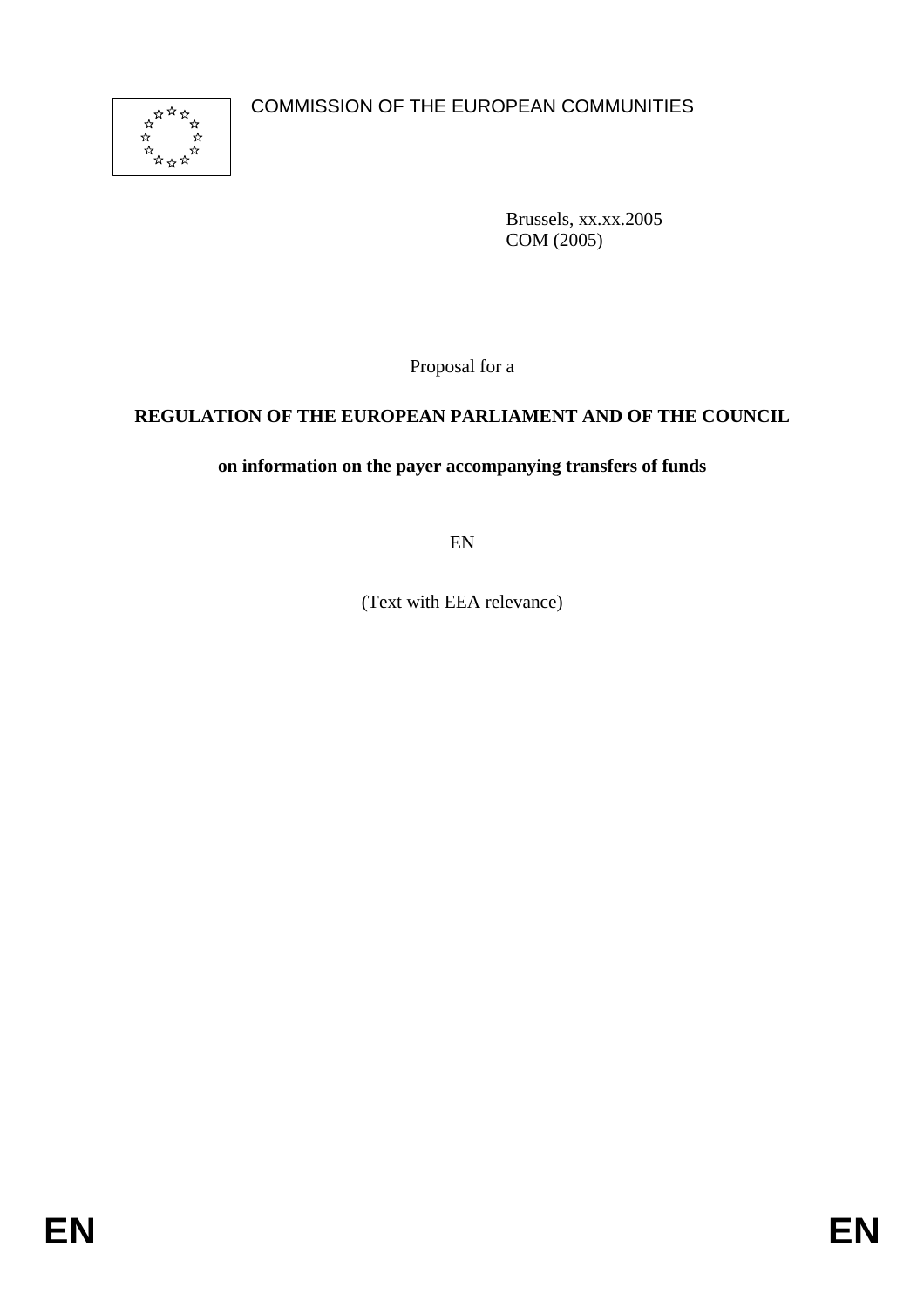#### Proposal for a

#### **REGULATION OF THE EUROPEAN PARLIAMENT AND OF THE COUNCIL**

#### **on information on the payer accompanying transfers of funds**

THE EUROPEAN PARLIAMENT AND THE COUNCIL OF THE EUROPEAN UNION,

Having regard to the Treaty establishing the European Community, and in particular Article 95 thereof,

Having regard to the proposal from the Commission $<sup>1</sup>$ </sup>

Having regard to the opinion of the European Economic and Social Committee<sup>2</sup>

Having regard to the opinion of the Committee of the Regions<sup>3</sup>

Having regard to the opinion of the European Central Bank<sup>4</sup>

Acting in accordance with the procedure laid down in Article 251 of the Treaty<sup>5</sup>,

Whereas:

- (1) In the wake of the terrorist attacks in the USA on 11 September 2001, the extraordinary European Council on 21 September 2001 reiterated that the fight against terrorism is a key objective of the European Union. The European Council approved a plan of action dealing with enhanced police and judicial co-operation, developing international legal instruments against terrorism, preventing terrorist funding, strengthening air security and greater consistency between all relevant policies. This plan of action was revised by the European Council following the terrorist attacks of 11 March 2004 in Madrid, and now specifically addresses the need to ensure that the legislative framework created by the Community for the purpose of combating terrorism and improving judicial cooperation is adapted to the nine Special Recommendations against Terrorist Financing adopted by the Financial Action Task Force on Money Laundering and Terrorist Financing (FATF).
- (2) In order to prevent terrorist funding, measures aimed at the freezing of funds and economic resources of certain persons, groups and entities have been taken, including Council Regulation (EC) No 2580/2001 of 27 December 2001 on specific restrictive measures directed against certain persons and entities with a view to combating

1

<sup>1</sup>  $\frac{1}{2}$  OJ C [...], [...], p. [...]

 $^{2}$  OJ C [...], [...], p. [...]

 $\frac{3}{4}$  OJ C […], […], p. […].

 $^{4}$  OJ C [...], [...], p. [...]. OJ C  $[...]$ ,  $[...]$ , p.  $[...]$ .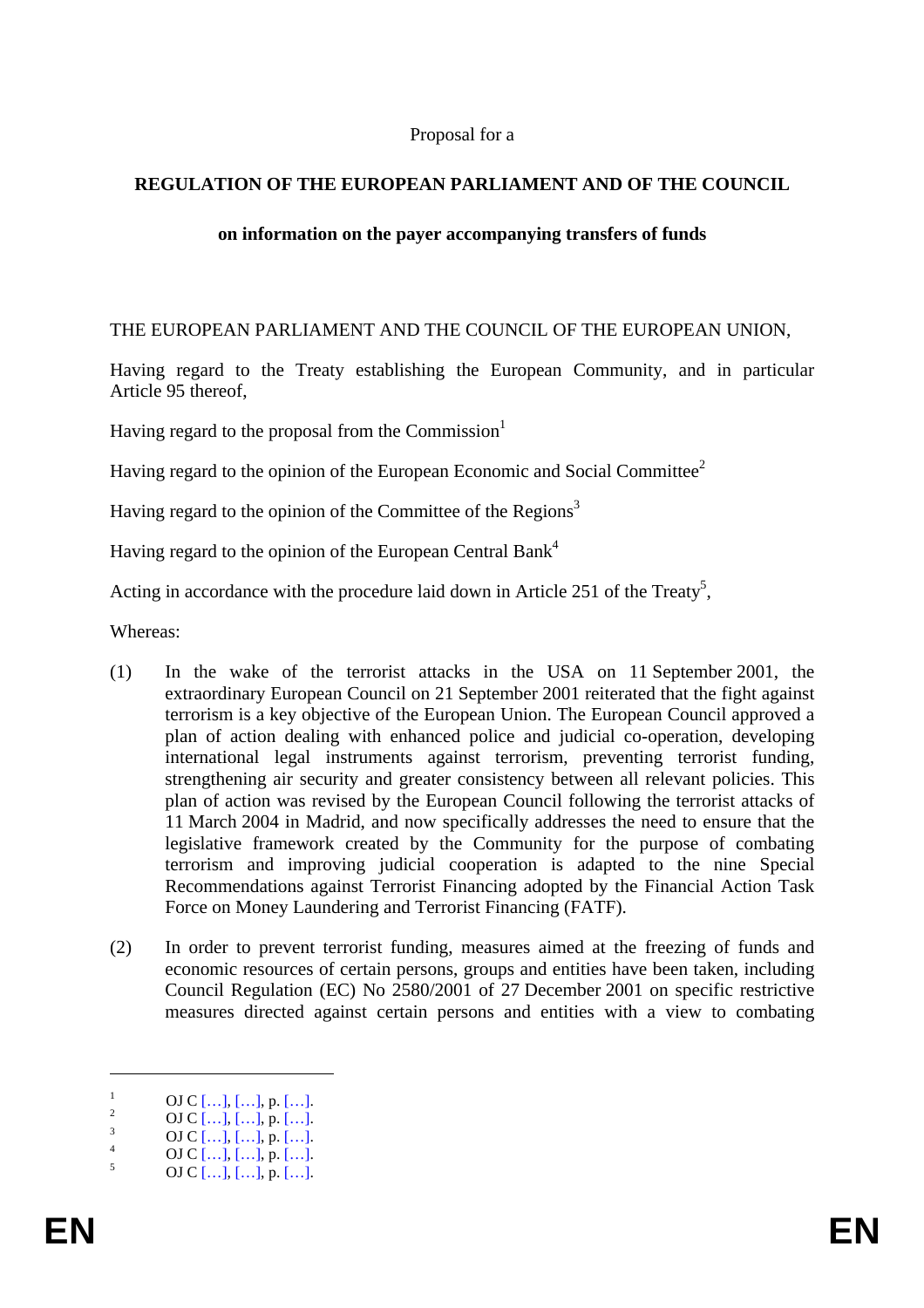terrorism<sup>6</sup>, and Council Regulation (EC) No  $881/2002$  of 27 May 2002 imposing certain specific restrictive measures directed against certain persons and entities associated with Usama bin Laden, the Al-Qaida network and the Taliban, and repealing Council Regulation (EC) No 467/2001 prohibiting the export of certain goods and services to Afghanistan, strengthening the flight ban and extending the freeze of funds and other financial resources in respect of the Taliban of Afghanistan<sup>7</sup>. To that same end, measures aimed at protecting the financial system against the channelling of funds and economic resources for terrorist purposes have been taken. Directive 2005/…/EC of the European Parliament and of the Council of … 2005 on prevention of the use of the financial system for the purposes of money laundering and terrorist financing<sup>8</sup> contains a number of measures aimed at combating the misuse of the financial system for the purpose of money laundering and terrorist financing. All those measures do not, however, fully prevent terrorists and other criminals from having access to payment systems for moving their funds.

- (3) In order to foster a coherent approach in the international context in the field of combating money laundering and terrorist financing, further Community action should take account of developments at that level, namely the nine Special Recommendations against Terrorist Financing adopted by the FATF and in particular Special Recommendation VII (SR VII) on wire transfers, and the revised interpretative note for its implementation.
- (4) The full traceability of transfers of funds can be a particularly important and valuable tool in the prevention, investigation, detection and prosecution of money laundering and the financing of terrorism. It is therefore appropriate, in order to ensure the transmission of information on the payer throughout the payment chain, to provide for a system imposing the obligation on payment service providers to have transfers of funds accompanied by accurate and meaningful information on the payer.
- (5) The provisions of this Regulation apply without prejudice to Directive 95/46/EC of the European Parliament and of the Council of 24 October 1995 on the protection of individuals with regard to the processing of personal data and on the free movement of such data<sup>9</sup>.
- (6) Due to the lower risk of money laundering or terrorist financing associated with transfers of funds that flow from a commercial transaction or where the payer and the payee are payment service providers acting on their own behalf, it is appropriate to exempt such transfers from the scope of this Regulation, under the condition that it is always possible to trace them back to the payer.
- (7) In order to balance the risk of driving transactions underground by applying too strict identification requirements against the potential terrorist threat posed by small transfers, the obligation to verify that the information on the payer is accurate should

<u>.</u>

<sup>6</sup> OJ L 344, 28.12.2001, p. 70. Regulation as amended by Commission Regulation (EC) No 745/2003 (OJ L 106, 29.4.2003, p. 22).

OJ L 139, 29.5.2002, p. 9. Regulation as last amended by Commission Regulation (EC) No 2034/2004 (OJ L 353, 27.11.2004, p. 11).

OJ L …, ……2005, p. .. (to be published, 2004/0137/COD).

<sup>9</sup> OJ L 281, 23.11.1995, p. 31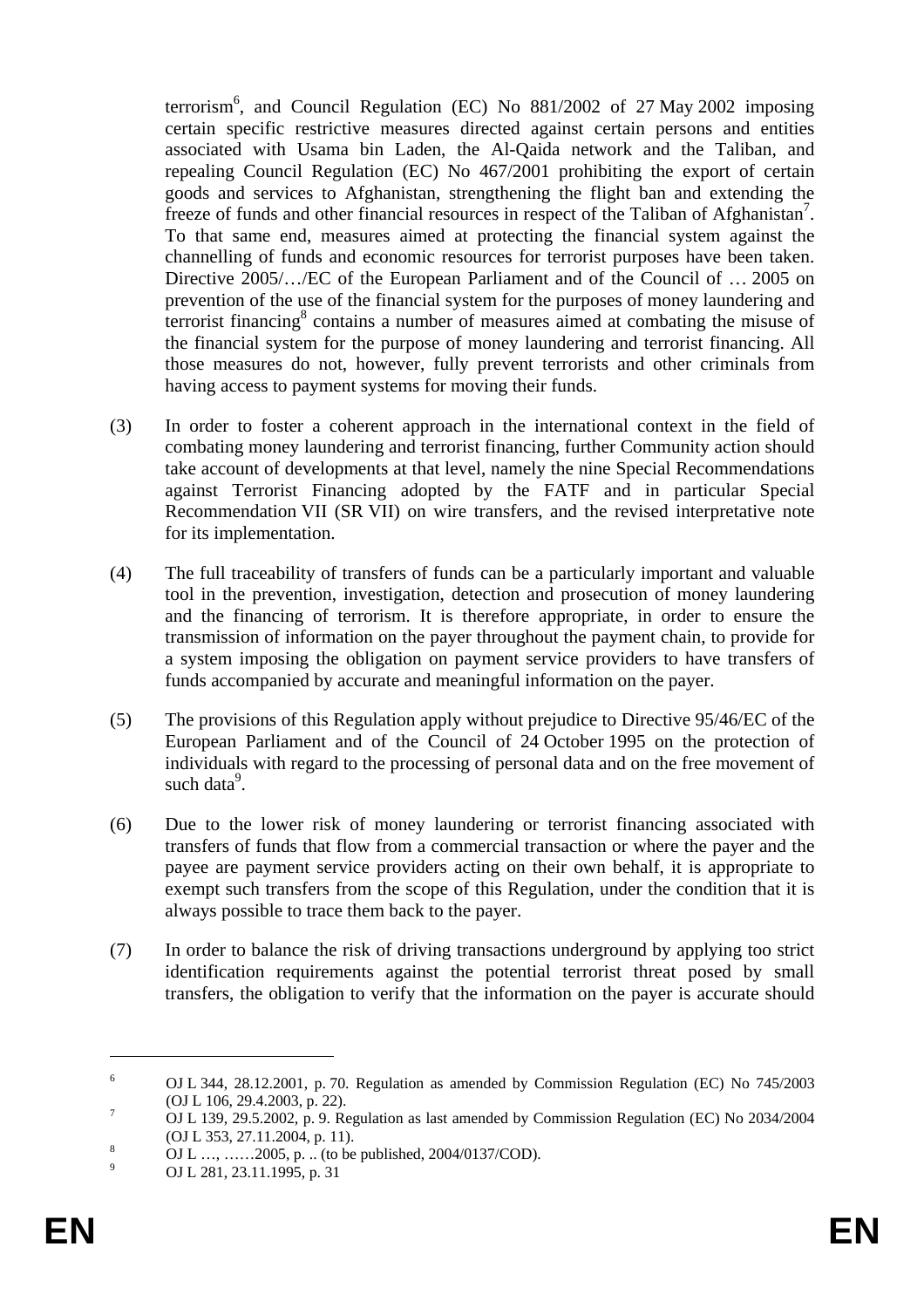be able to be applied on a risk-sensitive basis, as regards transfers of funds to payees outside the Community up to EUR 1 000.

- (8) Against the background of Regulation (EC) No 2560/2001 of the European Parliament and of the Council of 19 December 2001 on cross-border payments in euro<sup>10</sup> and the Commission Communication "A New Legal Framework for Payments in the Internal Market"<sup>11</sup>, it is sufficient to provide for simplified information on the payer to accompany transfers of funds within the Community.
- (9) In order to allow the authorities responsible for combating money laundering or terrorist financing in third countries to trace the source of funds used for money laundering or the financing of terrorism, transfers of funds from the Community to third countries should carry complete information on the payer. Access, by those authorities, to complete information on the payer should only be granted for the purposes of preventing, investigating, detecting and prosecuting money laundering or terrorist financing.
- (10) For transfers of funds from a single payer to several payees to be sent in an inexpensive way in batch files containing individual transfers, such individual transfers should be able to carry only the account number of the payer, provided that the batch file contains complete information on the payer.
- (11) In order to check whether the required information on the payer accompanies transfers of funds, and to help to identify suspicious transactions, the payment service provider of the payee should have effective procedures in order to detect a lack of presence of information on the payer.
- (12) Due to the potential terrorist financing threat posed by anonymous transfers, it is appropriate to enable the payment service provider of the payee to avoid or correct such situations when becoming aware of a lack of presence or incompleteness of information on the payer. In this regard, flexibility should be allowed as regards the extent of information on the payer on a risk-sensitive basis. In addition, the accuracy and completeness of information on the payer should remain in the responsibility of the payment service provider of the payer. In the case where the payment service provider of the payer is situated outside the Community, enhanced customer due diligence should be applied, in accordance with Article [11] of Directive 2005/…/EC, in respect of cross-frontier correspondent banking relationships with that payment service provider.
- (13) In any event, the payment service provider of the payee should exert special vigilance, on a risk-based assessment, when becoming aware of a lack of presence or incompleteness of information on the payer, and should report suspicious transactions to the competent authorities.
- (14) Until technical limitations that may prevent intermediary payment service providers from satisfying the obligation of transmitting all the received information on the payer, are removed, those intermediary payment service providers should keep records of that

1

<sup>&</sup>lt;sup>10</sup> OJ L 344, 28.12.2001, p. 13.

COM (2003) 718 final.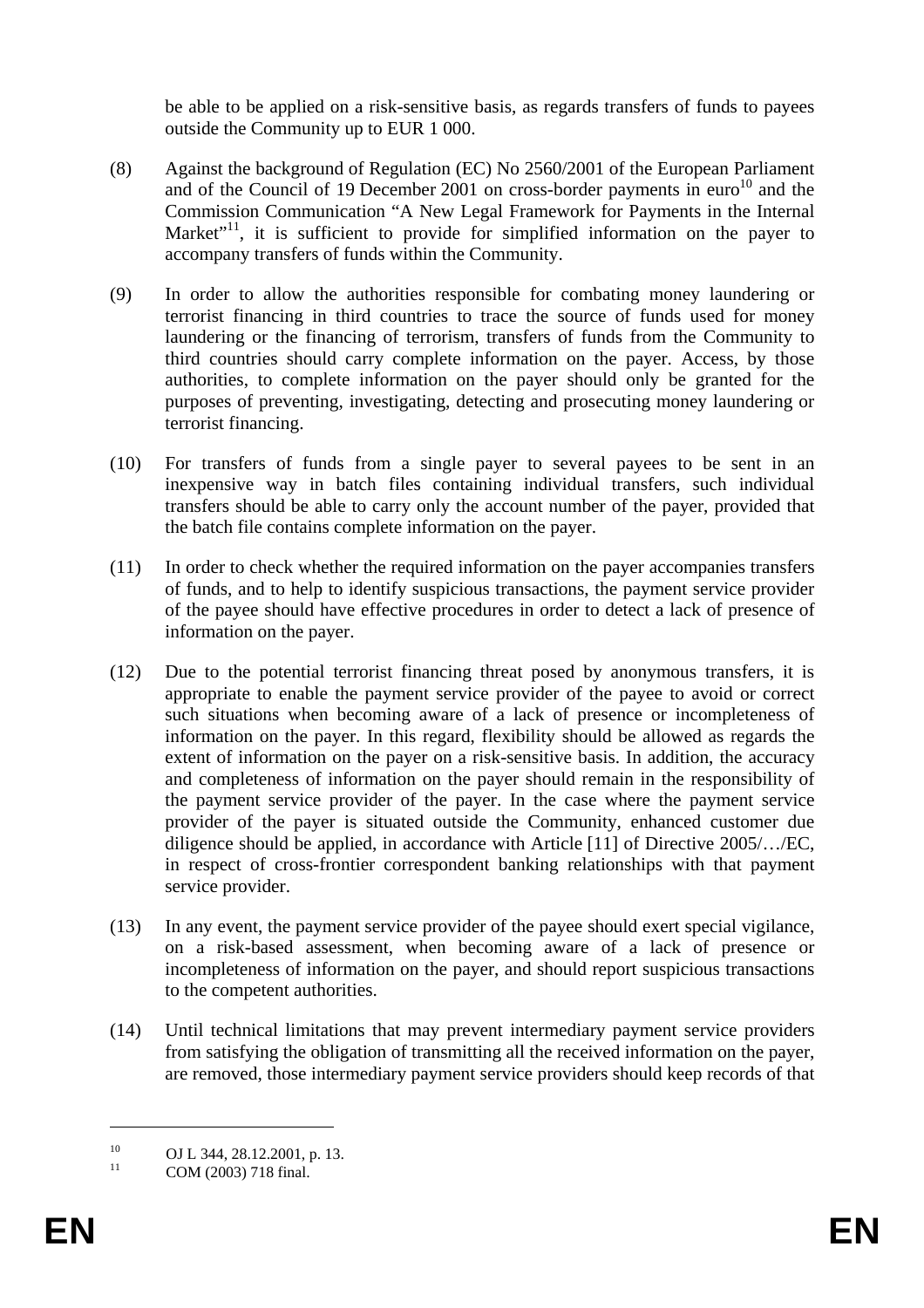information. Such technical limitations should be removed as soon as payment systems are upgraded.

- (15) Since, in criminal investigations, it may not be possible to identify the data required or the individuals involved until many months or even years after the original transfer of funds, it is appropriate to require payment service providers to keep records of information on the payer for the purposes of preventing, investigating, detecting and prosecuting money laundering or terrorist financing. In a democratic society, this period should be limited. It is appropriate that this period be set to five years.
- (16) To make for rapid action in the framework of combating terrorism, payment service providers should respond rapidly to requests for information on the payer from the authorities responsible for combating money laundering or terrorist financing in the Member State where they are established.
- (17) Given the importance of the combat against money laundering and terrorist financing, Member States should lay down effective, proportionate and dissuasive penalties in national law for failure to comply with the provisions of this Regulation.
- (18) The measures necessary for the implementation of this Regulation should be adopted in accordance with Council Decision 1999/468/EC of 28 June 1999 laying down the procedures for the exercise of implementing powers conferred on the Commission<sup>12</sup>.
- (19) A number of countries and territories which do not form part of the territory of the Community share a monetary union or form part of the currency area of a Member State and have established membership of the payment and clearing systems of that Member State. In order to avoid a significant negative effect on the economies of those countries or territories which could result from the application of this Regulation to transfers of funds between the Member States concerned and those countries or territories, it is appropriate to provide for the possibility for such transfers of funds to be treated as transfers of funds within that Member State.
- (20) In order not to discourage donations for charitable purposes, it is appropriate to authorise Member States to exempt payment services providers situated in their territory from collecting, verifying, recording, or sending information on the payer for transfers of funds up to a maximum amount of EUR 150. It is also appropriate to make this option conditional upon requirements to be met by the charitable organisations in order to allow Member States to ensure that this exemption does not give rise to abuse by terrorists as a cover for or a means of facilitating the financing of their activities.
- (21) Since the objectives of the action to be taken cannot be sufficiently achieved by the Member States and can therefore, by reason of the scale or effects of the action, be better achieved at Community level, the Community may adopt measures, in accordance with the principle of subsidiarity as set out in Article 5 of the Treaty. In accordance with the principle of proportionality, as set out in that Article, this Regulation does not go beyond what is necessary in order to achieve those objectives.

1

<sup>12</sup> OJ L 184, 17.7.1999, p. 23.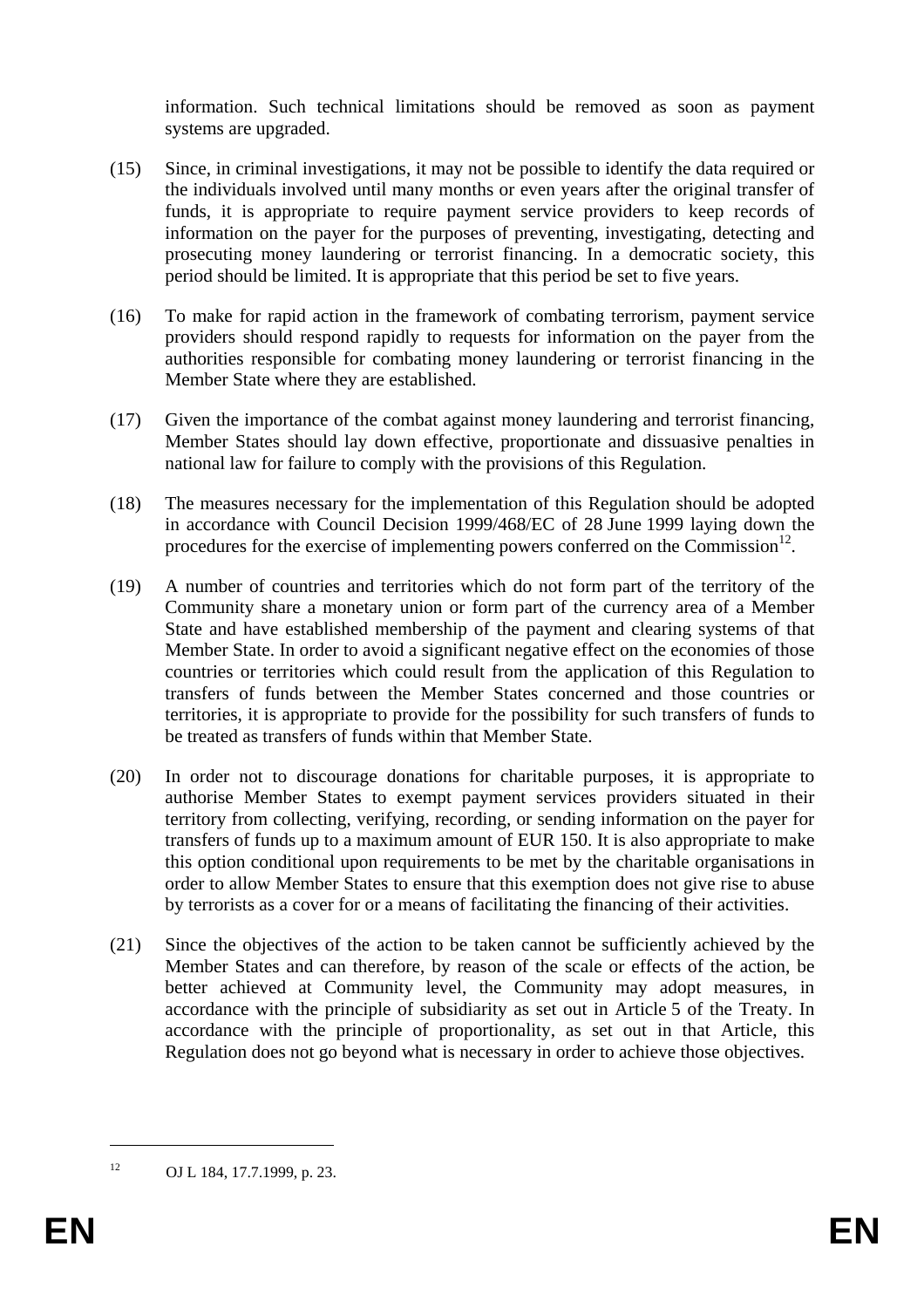(22) In order to establish a coherent approach in the field of combating money laundering and terrorist financing, the main provisions of this regulation should apply from the same date as the relevant provisions adopted at international level,

#### HAVE ADOPTED THIS REGULATION:

# **Chapter I Scope and definitions**

#### *Article 1 Subject matter*

This Regulation lays down rules on information to accompany transfers of funds, concerning the payers of those funds, for the purposes of the prevention, investigation, detection and prosecution of money laundering and terrorist financing.

# *Article 2*

#### *Scope*

- 1. This Regulation shall apply to transfers of funds in any currency which are sent or received by a payment service provider established in the Community.
- 2. This Regulation shall not apply to transfers of funds which flow from a commercial transaction carried out using a credit or debit card or any other similar payment instrument, provided that a unique identifier, allowing the transaction to be traced back to the payer, accompanies all transfers of funds flowing from that commercial transaction.

This Regulation shall not apply to transfers of funds where both the payer and the payee are payment service providers acting on their own behalf.

#### *Article 3 Definitions*

For the purposes of this Regulation, the following definitions shall apply:

- 1. "terrorist financing" means any of the offences within the meaning of Article [1(3)] of Directive 2005/…/EC;
- 2. "money laundering" means any of the offences within the meaning of Article [1(2)] of Directive 2005/…/EC;
- 3. "payer" means a natural or legal person who has the right of disposal of funds and who allows them to be transferred to a payee;
- 4. "payee" means a natural or legal person who is the intended final recipient of transferred funds;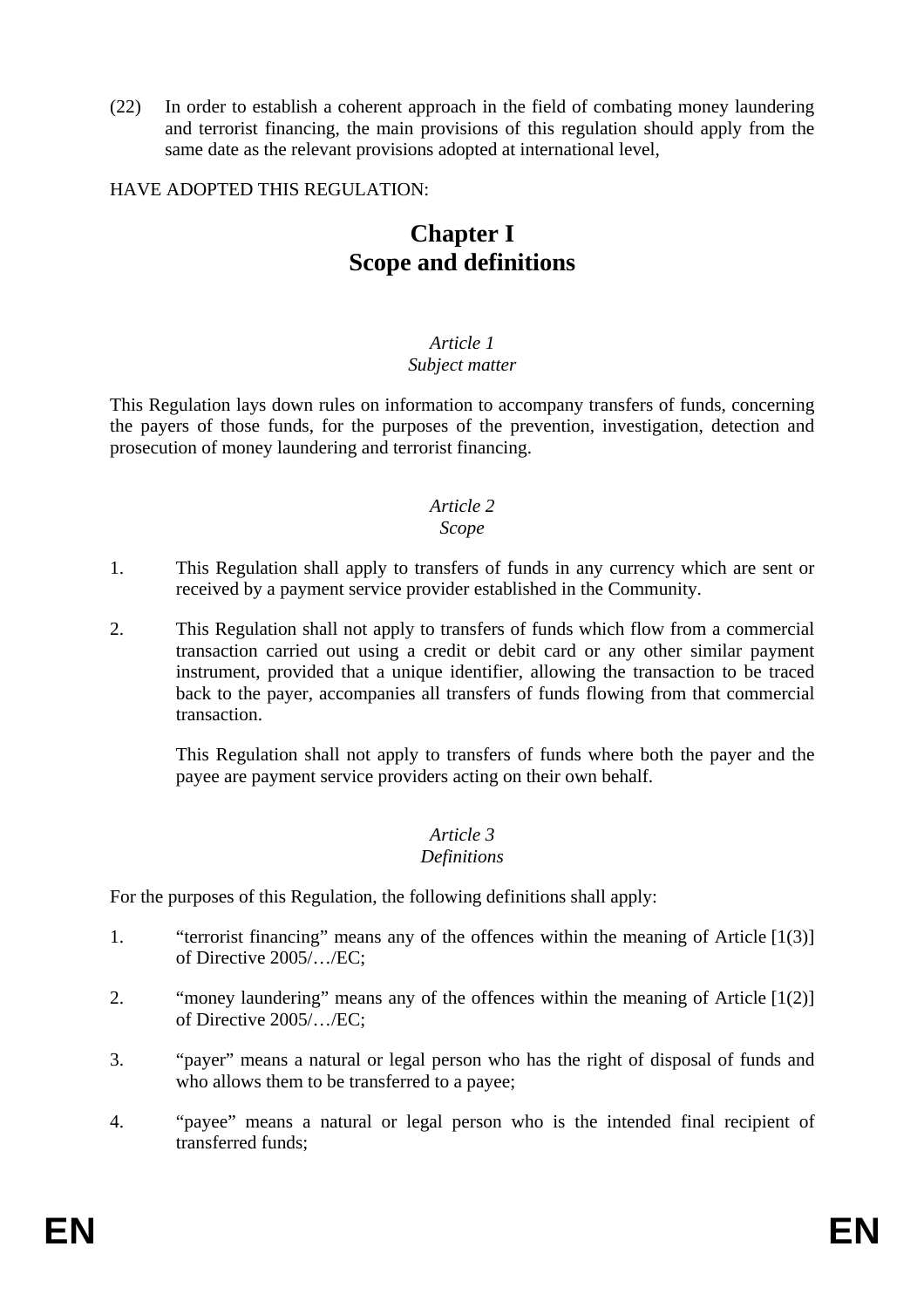- 5. "payment service provider" means a natural or legal person whose business includes the provision of payment services to payment service users;
- 6. "intermediary payment service provider" means a payment service provider which is neither that of the payer nor that of the payee and which participates in the execution of transfers of funds;
- 7. "transfer of funds" means any transaction carried out on behalf of a payer through a payment service provider by electronic means with a view to making funds available to a payee at another payment service provider, irrespective of whether the payer and the payee are the same person;
- 8. "payment service user" means a natural or legal person who makes use of a payment service, in the capacity of payer or payee;
- 9. "batch file transfer" means several individual transfers of funds which are bundled together for transmission.

# **Chapter II Obligations for the payment service provider of the payer**

#### *Article 4 Complete information on the payer*

Complete information on the payer shall consist of his name, address and account number.

The address may be substituted with the date and place of birth of the payer, his customer identification number or national identity number.

Where the account number of the payer does not exist, the payment service provider of the payer may substitute it by a unique identifier, which allows the transaction to be traced back to the payer.

## *Article 5*

*Information accompanying transfers of funds and record keeping* 

- 1. Payment service providers shall ensure that transfers of funds are accompanied by the complete information on the payer.
- 2. The payment service provider of the payer shall, before transferring the funds, verify the complete information on the payer on the basis of documents, data or information obtained from a reliable and independent source.

However, for transfers of funds to payees outside the Community up to an amount of EUR 1 000, payment service providers may determine the extent of such verification in view of the risks of money laundering and terrorist financing.

3. The payment service provider of the payer shall keep records for five years of complete information on the payer which accompanies transfers of funds.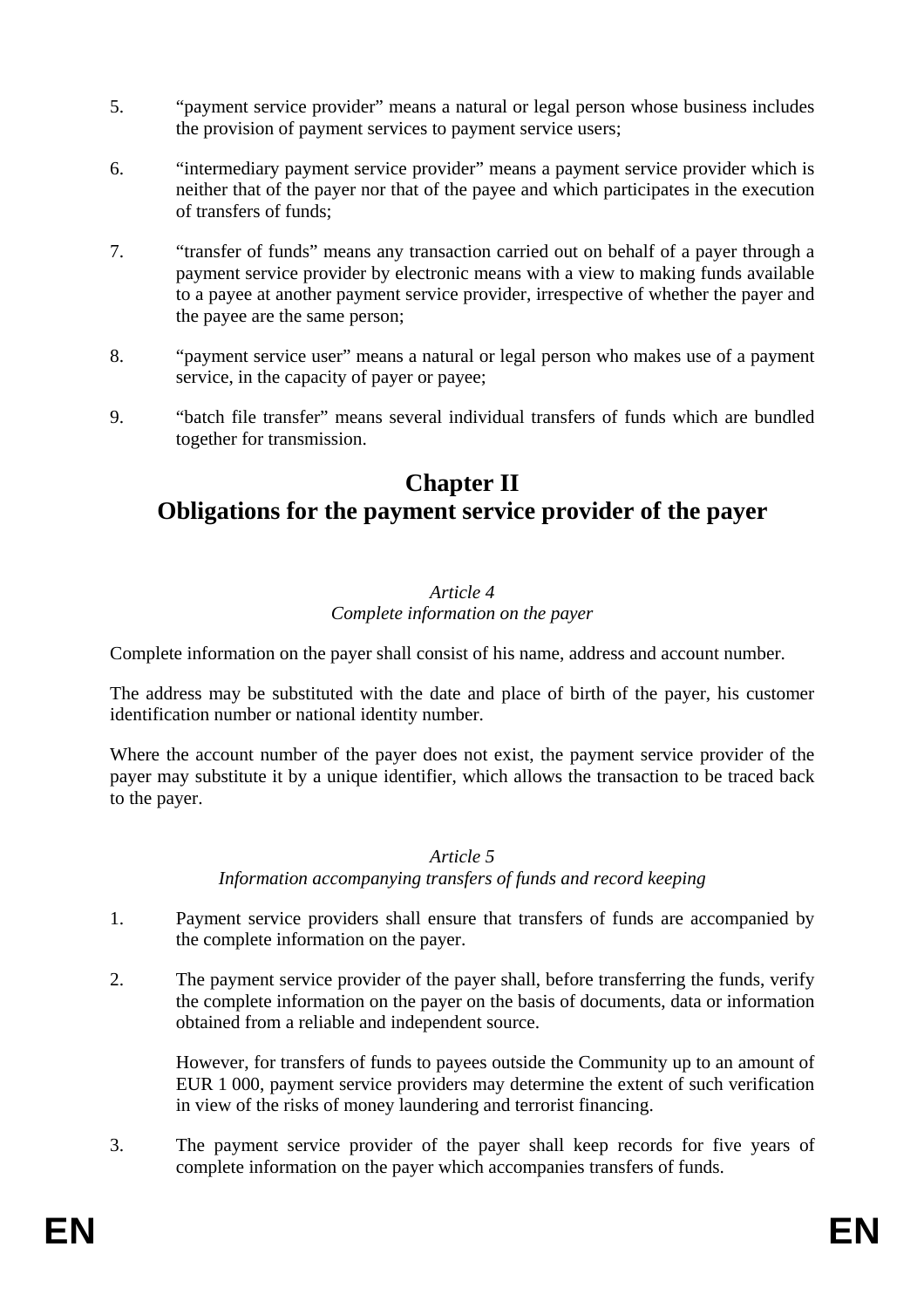# *Article 6*

## *Transfers of funds within the Community*

By way of derogation from Article 5, transfers of funds, where both the payment service provider of the payer and the payment service provider of the payee are situated in the Community, shall only be required to be accompanied by the account number of the payer or a unique identifier allowing the transaction to be traced back to the payer.

However, if so requested by the payment service provider of the payee, the payment service provider of the payer shall make available to the payment service provider of the payee, complete information on the payer, within three working days of receiving that request.

## *Article 7*

# *Transfers of funds from the Community to payees outside the Community*

- 1. Transfers of funds from the Community to payees outside the Community shall be accompanied by complete information on the payer.
- 2. In the case of batch file transfers from a single payer to payees outside the Community, paragraph 1 shall not apply to the individual transfers bundled together therein, provided that the batch file contains that information and that the individual transfers carry the account number of the payer or a unique identifier.

# **Chapter III**

# **Obligations for the payment service provider of the payee**

# *Article 8*

# *Detection of lack of presence of information on the payer*

The payment service provider of the payee shall have effective procedures in place in order to detect a lack of presence of the following information on the payer:

- (1) For transfers of funds where the payment service provider of the payer is situated in the Community, the information required under Article 6.
- (2) For transfers of funds where the payment service provider of the payer is situated outside the Community, complete information on the payer as referred to in Article 4, or, where applicable, the information required under Article 13.

#### *Article 9 Transfers of funds lacking information on the payer*

1. If the payment service provider of the payee becomes aware that information on the payer required under this Regulation is missing or incomplete when receiving transfers of funds, it may either reject the transfer, or ask for complete information on the payer. In the latter case, the payment service provider of the payee may either hold the funds pending enquiry or make the funds available to the payee. In all cases, the payment service provider of the payee shall comply with any applicable law or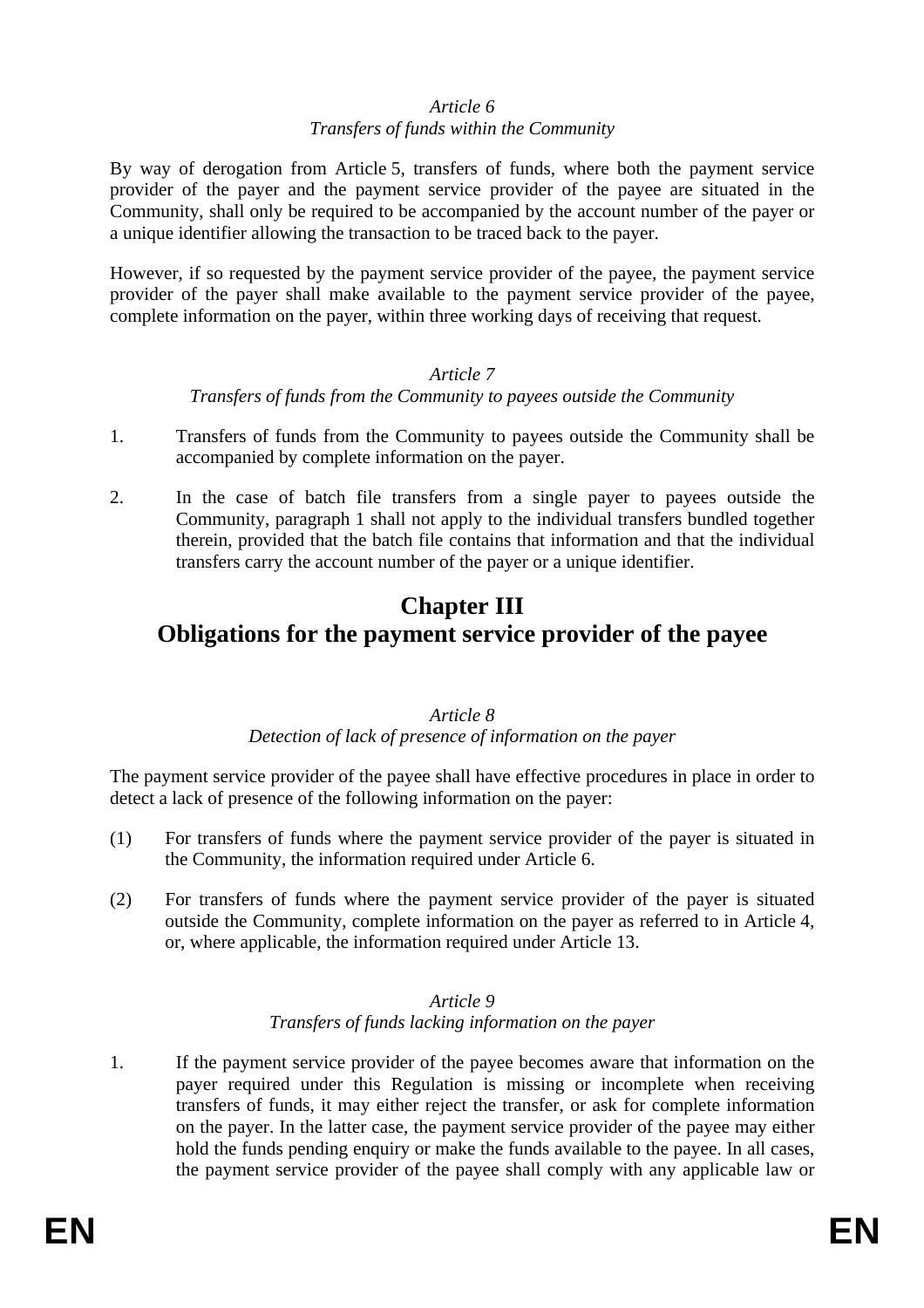administrative provisions relating to money laundering and terrorist financing, in particular, Regulations (EC) No 2580/2001 and (EC) No 881/2002 and Directive 2005/…/EC, as well as national implementing measures.

2. Where a payment service provider repeatedly fails to supply the required information on the payer, the payment service provider of the payee shall reject any transfers of funds from that payment service provider or terminate its business relationship with that payment service provider either with respect to transfer of funds services or with respect to any mutual supply of services.

The payment service provider of the payee shall report that fact to the authorities responsible for combating money laundering or terrorist financing.

## *Article 10*

## *Risk-based assessment*

The payment service provider of the payee shall consider incomplete information on the payer as a factor in assessing whether the transfer of funds, or any related transaction, is suspicious, and whether it must be reported, in accordance with the obligations set out in Chapter III of Directive 2005/…/EC, to the authorities responsible for combating money laundering or terrorist financing.

#### *Article 11 Record keeping*

The payment service provider of the payee shall keep records for five years, of any information received on the payer.

# **Chapter IV Obligations for intermediary payment service providers**

## *Article 12*

*Retaining information on the payer with the transfer* 

Intermediary payment service providers shall ensure that all received information on the payer that accompanies a transfer of funds is retained with the transfer.

#### *Article 13 Technical limitations*

1. Where the payment service provider of the payer is situated outside the Community and technical limitations at the level of an intermediary payment service provider situated in the Community prevent the information on the payer from accompanying the transfer of funds, that intermediary payment service provider shall keep records for five years of all the information received, irrespective of whether that information is complete or not.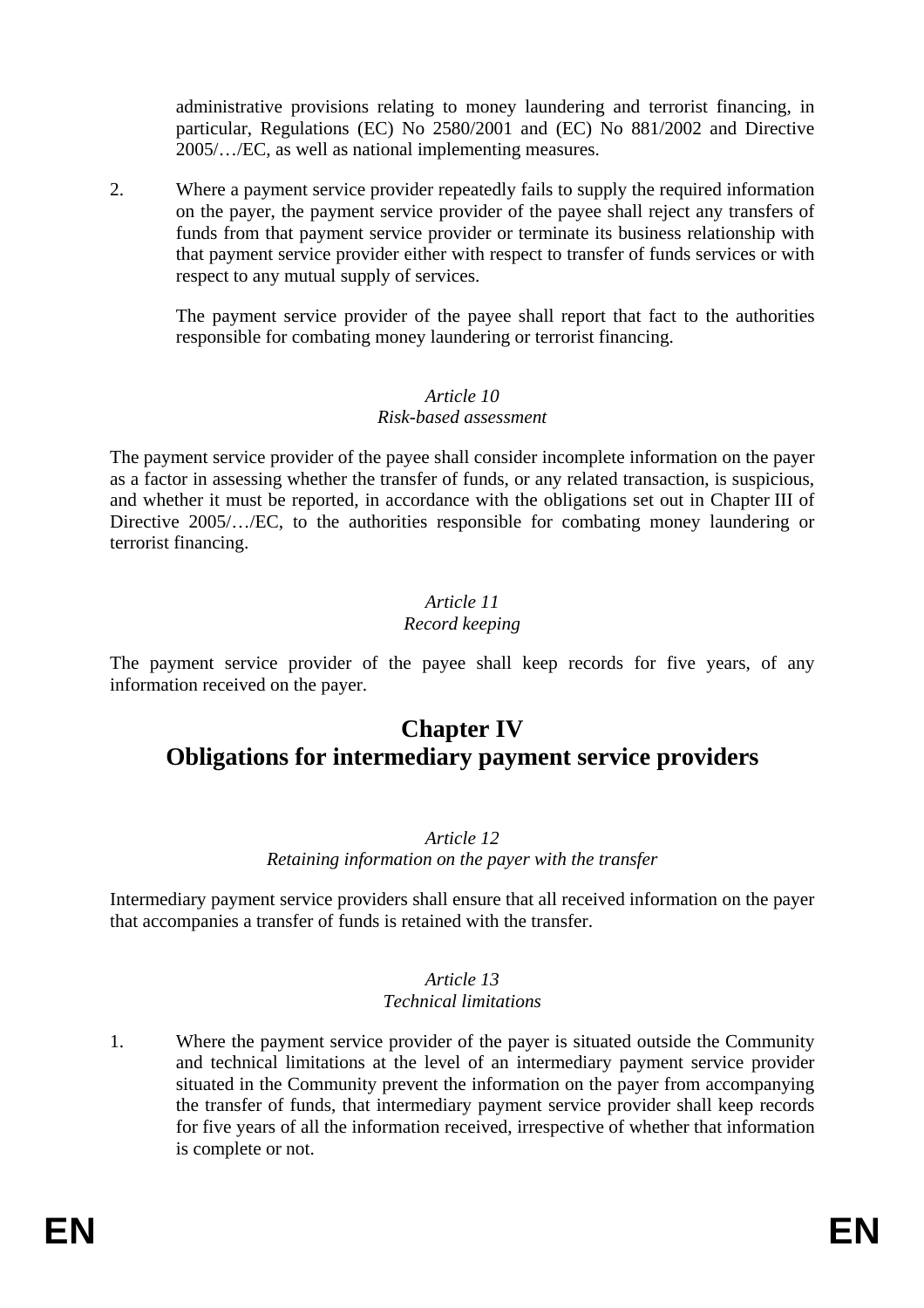- 2. If, in the case referred to in paragraph 1, an intermediary payment service provider does not receive complete information on the payer, it shall inform the payment service provider of the payee accordingly, when transferring the funds.
- 3. Where paragraph 1 applies, the intermediary payment service provider shall, upon request from the payment service provider of the payee, make available to that payment service provider, complete information on the payer, within three working days of receiving that request.

# **Chapter V General obligations, implementing and amending powers**

#### *Article 14 Co-operation obligations*

Payment service providers shall respond fully and without delay to enquiries from the authorities responsible for combating money laundering or terrorist financing of the Member State in which the payment service provider is situated, concerning the information on the payer accompanying transfers of funds and corresponding records, in accordance with the time-limits and procedural requirements established in the national law of that Member State.

Those authorities may use that **i**nformation only for the purposes of preventing, investigating, detecting or prosecuting money laundering or terrorist financing.

## *Article 15*

## *Penalties*

The Member States shall lay down the rules on penalties applicable to infringements of the provisions of this Regulation and shall take all measures necessary to ensure that they are implemented. The penalties provided for must be effective, proportionate and dissuasive. The Member States shall notify those rules, as well as the authorities responsible for their application, to the Commission by 31 December 2006 at the latest, and shall notify it without delay of any subsequent amendment affecting them.

#### *Article 16*

## *Implementing and amending powers*

- 1. The Commission may, in accordance with the procedure referred to in Article 17(2) and taking into account any developments in the field of money laundering and terrorist financing, and corresponding changes in international standards, notably those agreed in the Financial Action Task Force on money laundering and terrorist financing (FATF), adopt measures concerning the clarification of the definitions set out in Article 3(5) and (7).
- 2. The Commission may, in accordance with the procedure referred to in Article 17(2) and taking into account any developments in the field of money laundering and terrorist financing, and corresponding changes in international standards, notably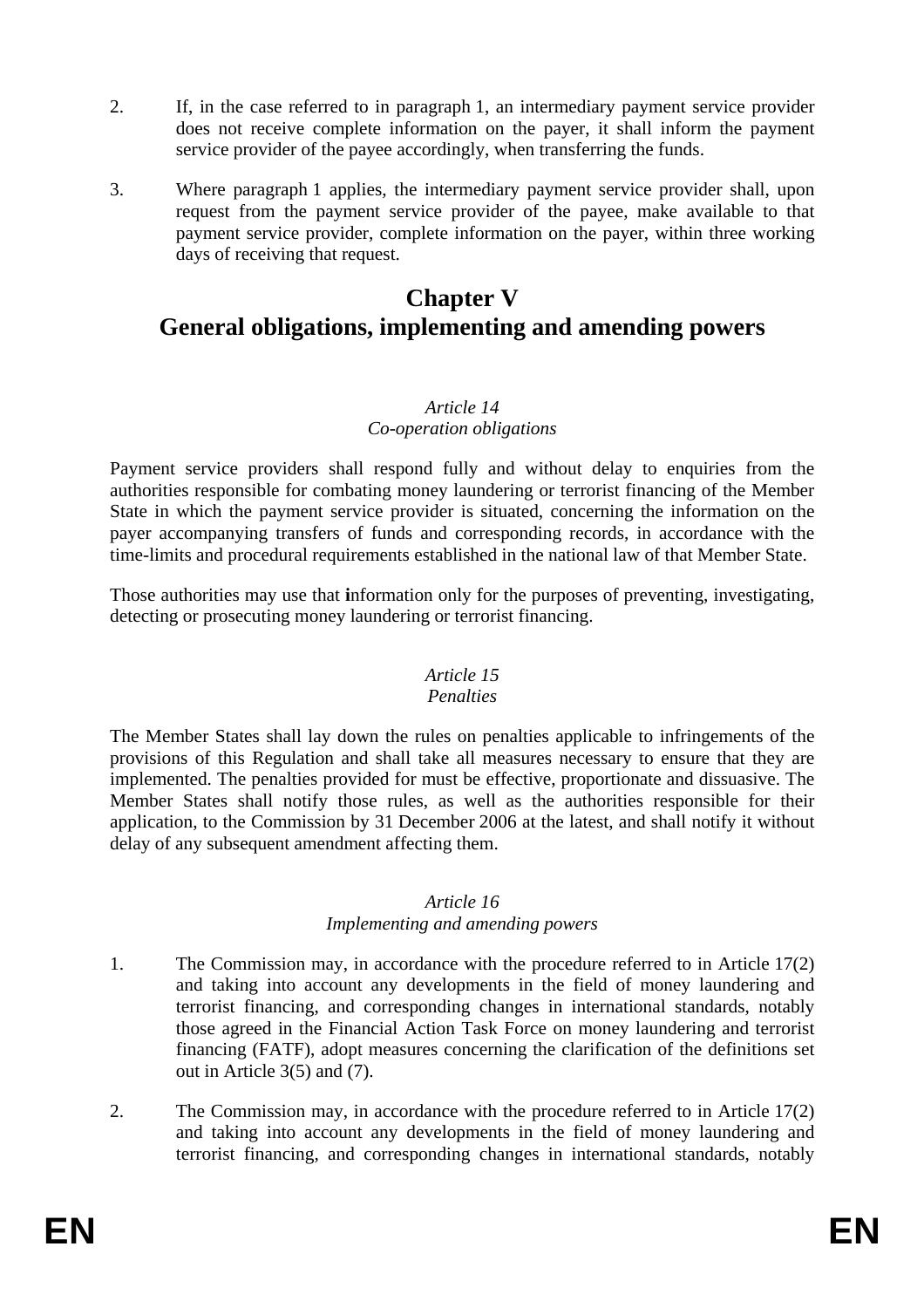those agreed in the FATF, adopt measures concerning the updating of the monetary thresholds established for the obligations laid down in Articles 5 and 19.

#### *Article 17 Committee*

- 1. The Commission shall be assisted by the Committee on the Prevention of Money Laundering and Terrorist Financing established by Directive 2005/…/EC, hereinafter "the Committee".
- 2. Where reference is made to this paragraph, Articles 5 and 7 of Decision 1999/468/EC shall apply, having regard to the provisions of Article 8 thereof.

The period laid down in Article 5(6) of Decision 1999/468/EC shall be set at three months.

# **Chapter VI Derogations**

#### *Article 18*

#### *Agreements with territories or countries outside the Community*

1. The Commission may authorise any Member State to conclude agreements with a country or territory which does not form part of the territory of the Community as determined in accordance with Article 299 of the Treaty, which contain derogations from this Regulation in order to allow for transfers of funds between that country or territory and the Member State concerned to be treated as transfers of funds within that Member State.

Such agreements may be authorised only if the country or territory concerned fulfils all the following conditions:

- a) it shares a monetary union with the Member State concerned or forms part of the currency area of the Member State concerned;
- b) it is a member of the payment and clearing systems of the Member State concerned;
- c) it requires payment service providers under its jurisdiction to apply the same rules as those established under this Regulation.
- 2. A Member State wishing to conclude an agreement as referred to in paragraph 1 shall send an application to the Commission and provide it with all the necessary information.

On receipt, by the Commission, of an application from a Member State, transfers of funds between that Member State and the country or territory concerned shall be provisionally treated as transfers of funds within that Member State until a decision is reached in accordance with the procedure set out in this Article.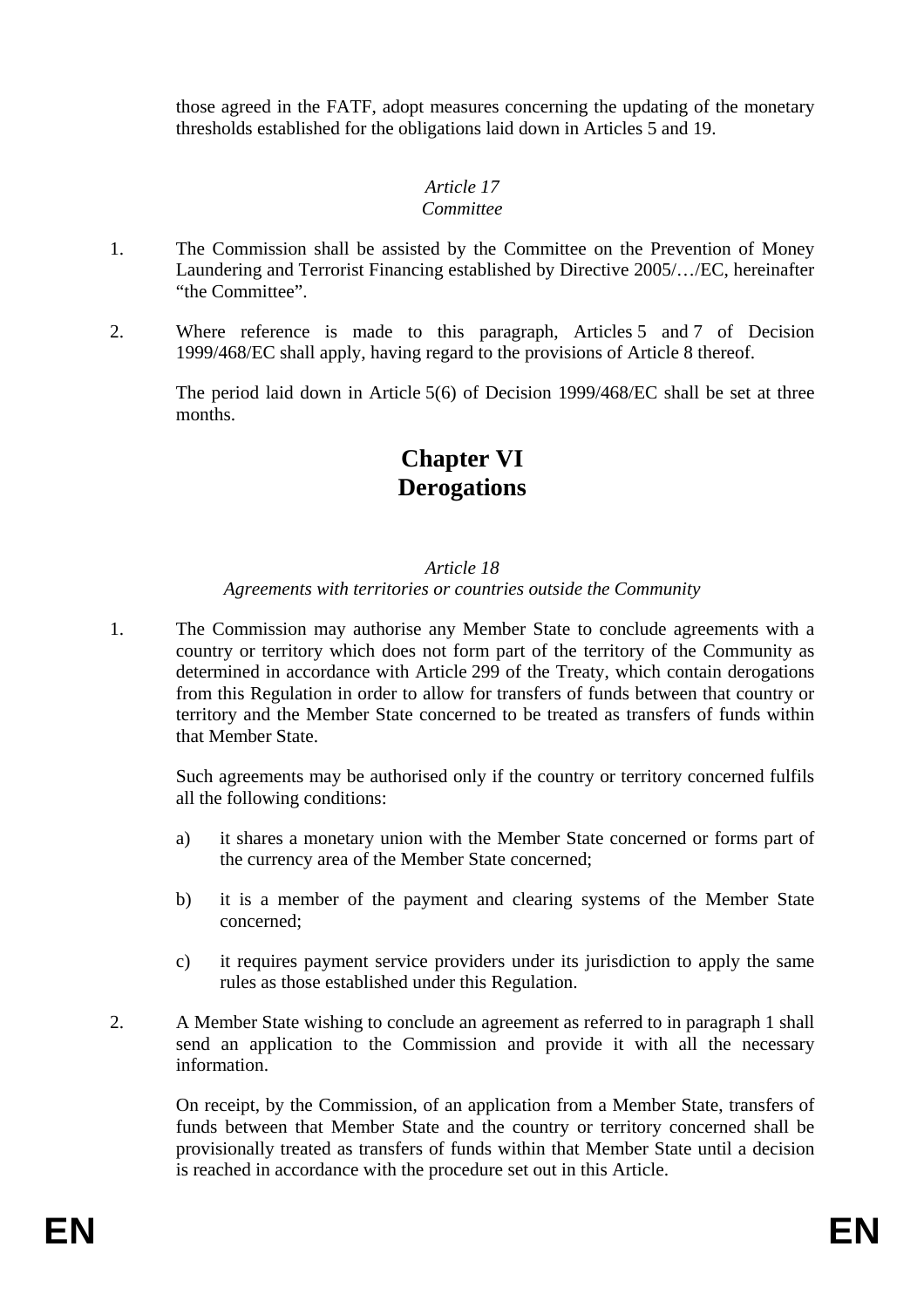If the Commission considers that it does not have all the necessary information, it shall contact the Member State concerned within two months of receipt of the application and specify the additional information required.

Once the Commission has all the information it considers necessary for appraisal of the request, it shall within one month notify the requesting Member State accordingly and shall transmit the request to the other Member States.

3. Within three months of the notification referred to in the fourth sub-paragraph of paragraph 2 of this Article, the Commission shall decide, in accordance with the procedure referred to in Article 17(2), whether to authorise the Member State concerned to conclude the agreement referred to in paragraph 1.

In any event, a decision as referred to in the first subparagraph shall be adopted within eighteen months of receipt of the application by the Commission.

#### *Article 19*

#### *Transfers of funds to charitable organisations within a Member State*

Member States may exempt payment service providers situated in their territory from the obligations set out in Article 5, as regards transfers of funds to organisations carrying out activities for charitable, religious, cultural, educational, social, or fraternal purposes, provided these organisations are subject to reporting and external audit requirements or supervision by a public authority, and that those transfers of funds are limited to a maximum amount of EUR 150 per transfer and take place exclusively within the territory of that Member State.

Member States shall communicate to the Commission the measures that they have adopted for applying the option provided in the first paragraph.

# **Chapter VII Final provisions**

#### *Article 20 Entry into force*

This Regulation shall enter into force on the twentieth day following that of its publication in the *Official Journal of the European Union*.

However, Articles 4 to 14 and 19 shall apply from 1 January 2007.

This Regulation shall be binding in its entirety and is directly applicable in all Member States.